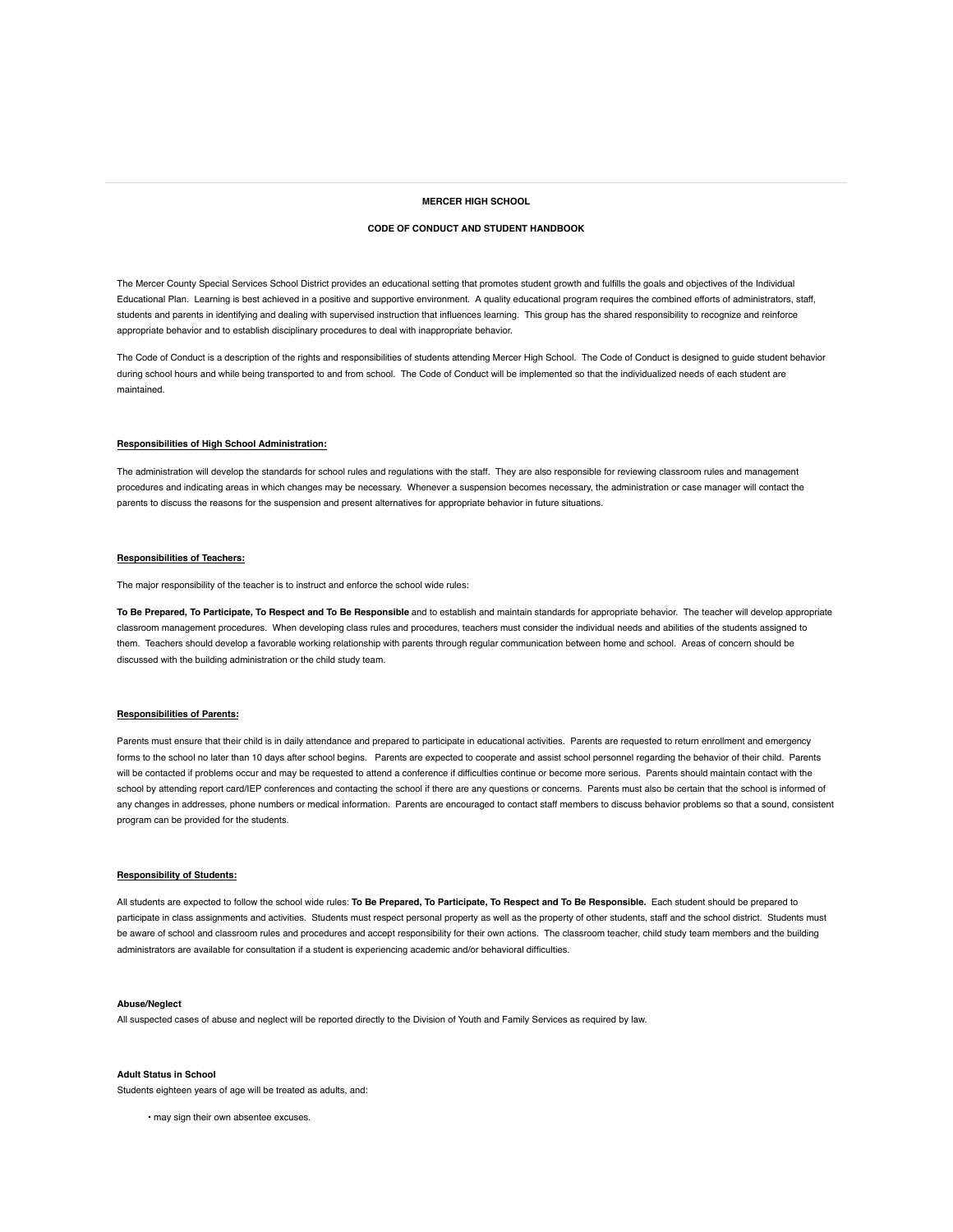• may sign their own permission slips to participate in athletic programs, field trips, and

#### other school events.

Adult students may not leave school prior to dismissal without a note or phone call to/from a parent or guardian. Adult students must obey all school rules and regulations. They are accountable in terms of grades, disciplinary sanctions, or otherwise for their attendance and conduct in school. If living with parent/guardians, they too will be notified.

#### **Alcohol and Drugs**

New Jersey law recognizes that school officials have the right to conduct an investigation of suspected rule infractions and to subject students and student property to reasonable searches and seizures.

Possession or dispensing of illegal substances, which include alcohol, is forbidden. The student or students who are involved in such activities are subject to penalties as outlined in state and federal law on this matter as well as suspension. The principal has the right to have a student tested for drug or alcohol use. Inspection for the location of drugs, narcotics, liquor, weapons, poisons, missing properties and matters, which relate to health and safety are regarded as reasonable purposes for inspection by school personnel or police as appropriate.

## **Attendance**

Students are expected to attend school every day and be in class unless they have an excused absence. The school will call home to verify absences. Students are to make up work missed during absences within 3 days.

**ALL ABSENCES REQUIRE A PHONE CALL TO 588-8466 OR A PARENT NOTE.**

# **Absences: Excessive**

Except for extenuating circumstances, a student may not exceed 18 days absence without losing credit for the school year. Except in extreme cases, with permission from the principal, work should be made up in two weeks. Attendance will be reviewed monthly. Meetings may be held with parents and local district to discuss attendance issues which will include a program and grade placement review.

#### **Bathrooms**

Students may use the bathroom during designated times, except for extenuating circumstances. In case of ongoing medical problems, arrangements will be made with the school nurse.

# **Bonus Points**

Positive incident reports may be submitted to administration to award bonus points.

Student may receive Super Cards for following the four school wide rules. Super Cards can be traded in for points or items out of the Super Card catalogue or entered into the Super Card raffle for prizes.

Super Card point values: 1 card = 3 points, 4 cards = 15 points

## **Bus Behavior**

Students must maintain appropriate behavior while being transported to and from school. Conduct on the bus will be discussed at school and should be reviewed at home. Since the safety of everyone on the bus is the primary concern, repeated reports of misconduct may result in suspension from school for one or more days.

# **Cell Phones**

Students are not permitted to use cell phones in school.

Cell phone use may include but is not limited to:

- having a cell phone ring in school
- answering a cell phone
- talking or playing a game on a cell phone
- sending or receiving text messages
- dialing numbers on a cell phone
- using some else's phone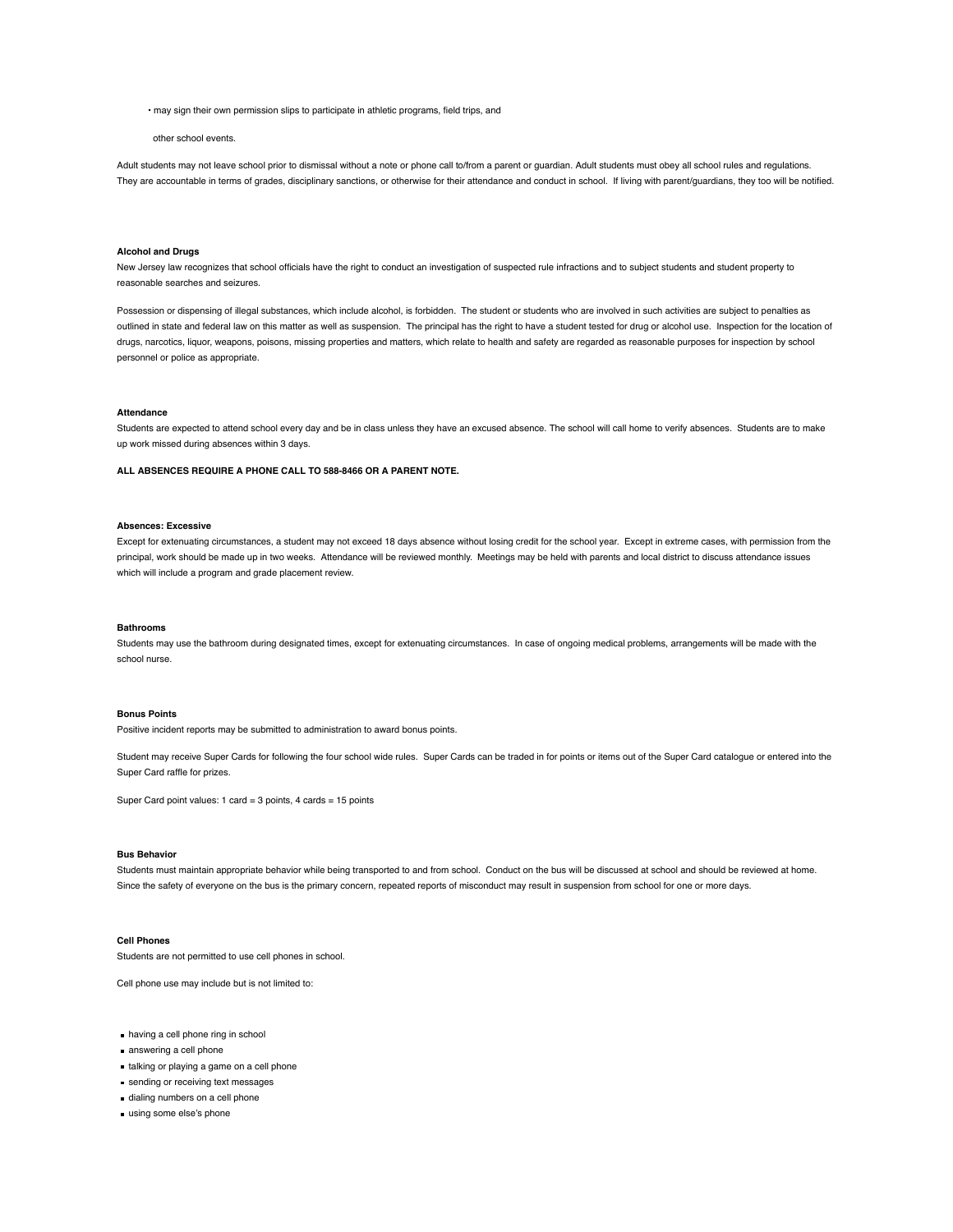- holding a phone in your hand
- listening to music
- using the internet on the phone
- **I** loaning someone your phone
- checking the time
- using the phone as a calculator
- taking pictures

If a student uses a cell phone during school, it will be confiscated, and the student will receive an incident report.

If a student refuses to give his/her cell phone to school authorities when they request it, he/she will receive Supervised Instruction for defiance of school authority. On the second offense, the cell phone will be confiscated and the parent/guardian must pick it up.

## **Code of Conduct**

The Code of Conduct will guide student behavior during school hours, while students are being transported to and from school and at all school sponsored events. School and classroom rules have been developed to keep students informed of expected behaviors and actions to be taken if rules are not followed. A behavior management approach based upon the principles of positive reinforcement is used school wide. It should be noted that the regulations come from many sources, which include: New Jersey State Law, Board of Education Policy and District Guidelines. The regulations also state that disciplinary action may be taken in order to maintain the appropriate school environment. The severity of each incident will be considered when assigning consequences for inappropriate behavior.

## **Computer/Internet Access**

**The goal of Internet access is to support learning and to enhance instruction. Filters are provided to deny access to inappropriate sites. Improper use of computers and or the Internet may result in loss of privilege**

#### **Curricular Activities**

Mercer High School sponsors athletic teams that compete against other schools during regular school hours. Soccer, basketball, cheerleading and softball teams are offered. Teams are open to both male and female students.

Additional activities may include: student council, poetry slams, book club, art club, musicals and any other special school activities.

Students must be on Level 2 or higher in order to participate on athletic teams, cheerleading, and performing arts activities.

New students enrolled less than one month prior to the beginning of the activity must be on Level 3, 350 points.

Students must follow written guidelines to participate in all activities and be passing all subjects and maintaining 90% attendance. If a student fails a subject, he/she is ineligible to participate in any extra curricular activities the next marking period. A student becomes ineligible to participate if an event (practice, game, etc.) if they receive a write-up three (3) days prior to the day of the event.

# **Disciplinary Code – 6:28-2.8**

Educationally handicapped students are subject to the same disciplinary procedures as non-handicapped pupils. No educationally handicapped pupil may be subjected to any form of disciplinary action if the pupil's behavior is a manifestation of the educational handicap or if the program that is being provided is inappropriate to meet the pupils needs except as follows:

- On a temporary basis, if there is an ongoing peril of physical harm to self or others or of substantial disruption of the education process.
- If there is a component of disciplinary action set forth in the pupils' written individualized education program.

When an educationally handicapped pupil is suspended, the administration shall forward, at the time of the suspension, written notification and description of the reason for such action to the parents and LEA, with a copy to the child study team.

#### **Dress Code**

Students are encouraged to dress in a manner that is neat, comfortable, well groomed, and conducive to learning. Open toed shoes should not be worn to provide a safe environment; sneakers should be worn for physical education classes.

The following guidelines apply:

- **Apparel that is revealing, lewd, ragged or draws attention to an illegal substance is prohibited**
- Skirts and shorts should be mid-thigh length; shirts should have no skin exposed on torso and no tee shirt tanks should be worn.
- No undergarments should be visible.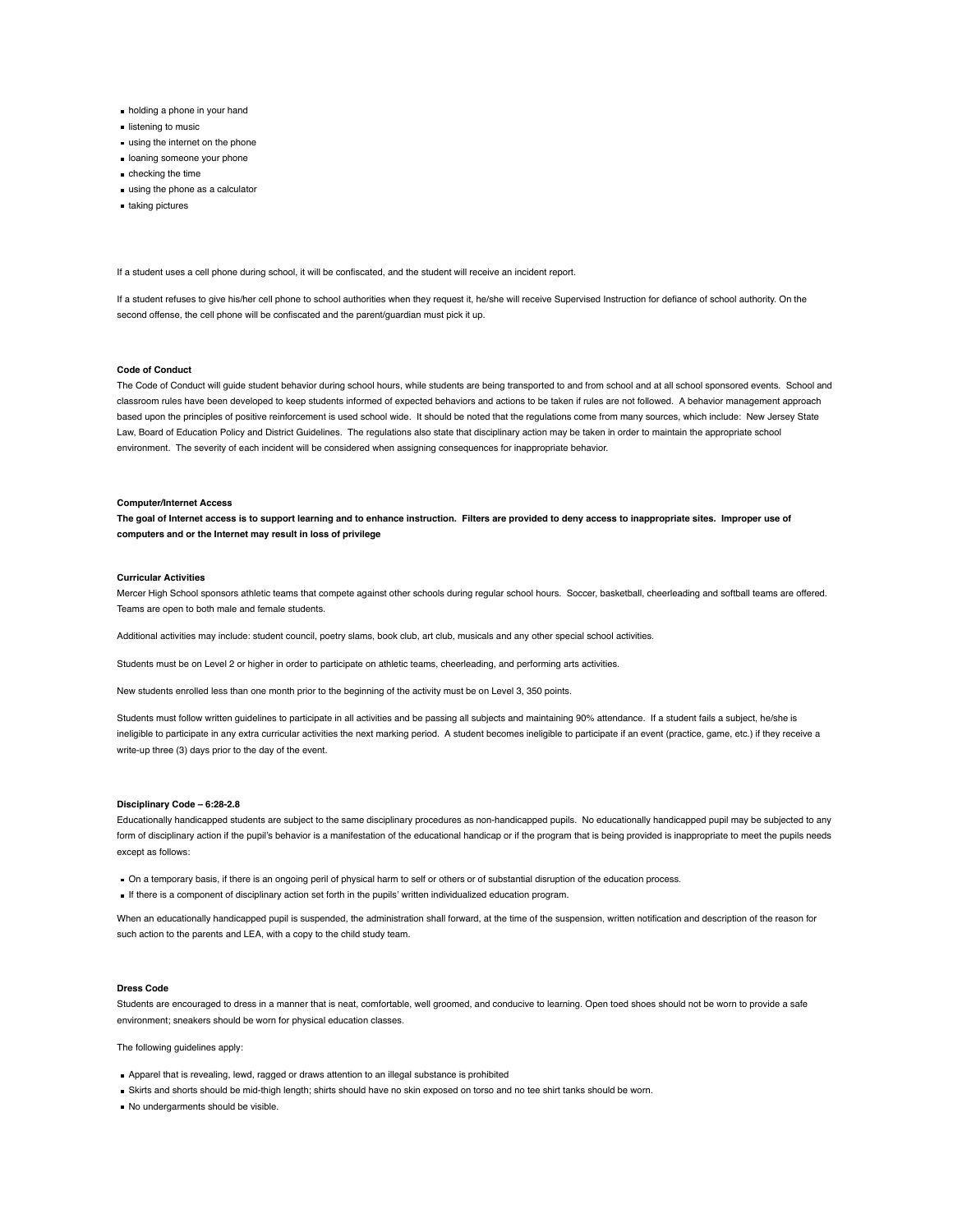- Any type of pajamas or nightwear is not permitted.
- Bare feet, unsafe footwear, including but not limited to slippers, cleats or spiked shoes are not allowed.
- Head coverings including but not limited to hats, bandanas, skullcaps, sweatbands, towels, combs, picks, should not be worn inside the school.
- Sunglasses, gloves, holes in garments, or extremes in attire, which are bizarre, or in bad taste, disruptive to class or a possible safety or health hazard are unacceptable.
- The wearing or carrying of any clothing or symbol that denotes gang activity, illegal substances, or inappropriate language is prohibited on school grounds and school activities.

Students wearing such clothing may be removed from class until acceptable clothing is worn.

# **Driving**

Driving to school is limited to students Level 3 and above who are working and bus transportation prevents them from arriving to work on time. Application for parking permits must be submitted to the Principal's office for approval. Local districts will be contacted for approval and a change in the IEP. If bus transportation is canceled, it will take at least five days to restart transportation.

#### **Evening Activities**

Students Level 3 and above are welcome to attend activities with permission slips. Students must be present at least half of the day of the event to attend. School conduct rules apply at all events.

#### **Fire and Security Drills**

Pursuant to New Jersey Law, a fire drill and security drill are held each month to ensure the safety of students and staff. Designated exit routes are posted in each room. Follow the route to the sidewalk or parking lot area away from the building. Each room has a security packet with directions for each type of emergency. When the all-clear message is given, everyone will return to his/her classrooms in an orderly manner.

# **Food and Liquids**

Food and liquids are to be consumed in the cafeteria or in the classroom.

# **Grading System**

| A | $90 - 100$ |
|---|------------|
| B | 80-89      |
| C | 70-79      |
| D | 60- 69     |
| F | 0-59       |

## **Hall Passes**

Students are expected to follow their schedules at all times. Students need to be in the class, which has been assigned to them each period. A staff member must provide a hall pass to any student Level 3 and above.

# **Harassment Intimidation and Bullying Policy**

The Board of Education prohibits acts of harassment, intimidation, or bullying of student that take place on school property, at any school-sponsored function or on a school bus. Students expected to treat one another with respect. A safe and civil environment in school is necessary for students to learn and achieve high academic standards. "Harassment, intimidation, or bullying" means any gesture, written, verbal or physical act, or any electronic communication (including a telephone, cell phone, computer or electronic device) that is motivated by any actual or perceived characteristic such as gender, race, color, religion, national origin, ancestry, sexual orientation, gender identity and expression, a mental , physical or sensory disability or any other distinguishing characteristics. The school district may also impose consequences for acts of harassment, intimidation, or bullying that occur off school grounds such as cyber-bullying,

All complaints of alleged harassment, intimidation, or bullying are to be reported to the building principal or designee. Reports may be submitted using the HIB form available in the principal's office or orally. Reports may be made anonymously bur formal disciplinary action may not be based solely on the basis of an anonymous report. Parents will be contacted and appropriate action will be taken. Consequences and remedial action may range from positive behavioral interventions up to an including suspension.

Students are also prohibited from making false allegations and from retaliation against anyone who reports harassment, intimidation, or bullying or cooperates in an investigation. Students found to violate this policy will be subject to disciplinary action.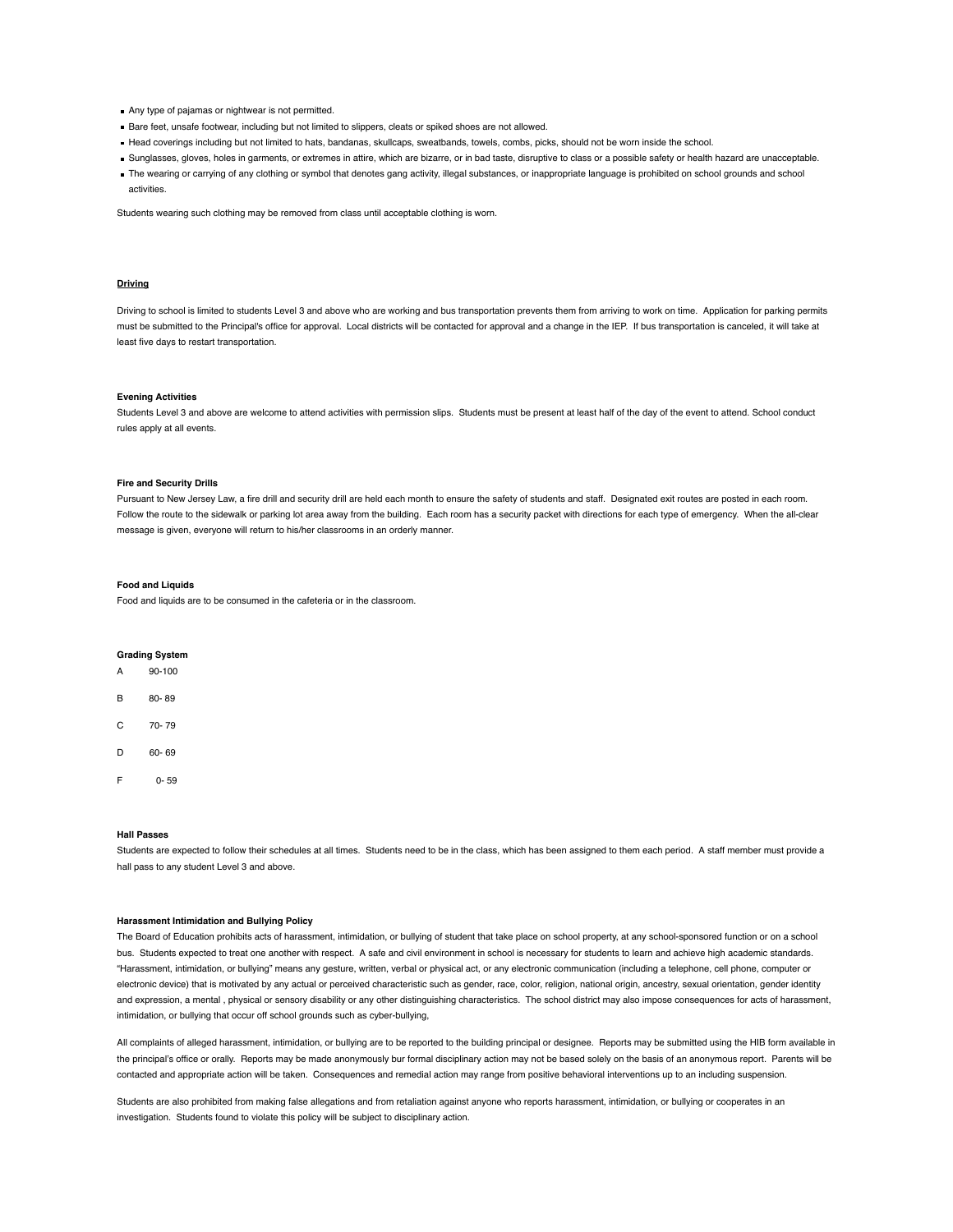A complete copy of the districts Harassment, Intimidation and Bullying policy is available in the Principal's office and on the district's web site:mcsssd.org

# **Honor Roll**

Honor roll status is awarded each marking period to students who achieve grades of A or B in all subjects.

# **Incident Reports**

Incident reports are submitted for infractions that require administrative action, which may include point loss, suspension, or other administrative actions. Incident reports are completed for infractions occurring in school, on the bus, on a trip, or at any school sponsored activity. Incident reports resulting in loss of 200 points or more will be mailed home and to local districts. Staff may submit positive incident reports for commendable behavior. **INCIDENT REPORTS**

| <b>INFRACTION</b>                                                                          | <b>POINT LOSS</b> | <b>COMMENTS</b>                                                                                                      |
|--------------------------------------------------------------------------------------------|-------------------|----------------------------------------------------------------------------------------------------------------------|
| 1. AGGRAVATING DURING A CRISIS                                                             | 160-240           | Supervised Instruction/possible out of school<br>suspension                                                          |
| 1. ALTERING POINT SHEET                                                                    | 160               |                                                                                                                      |
| 1. ASSAULT                                                                                 | 500-1000          | Parent contact<br>Police notification<br>Possible OSS<br>Meeting with district                                       |
| 1. BULLYING, HARASSMENT, INTIMIDATION                                                      | 200-1000          | Minimum 4 periods of supervised instruction.<br>Possible OSS<br>Possible police contact<br>Possible criminal charges |
| 1. CHEATING/PLAGIARISM                                                                     | 200-500           | Possible Supervised Instruction                                                                                      |
| 1. CUTTING CLASS                                                                           | 120               | Possible Supervised Instruction                                                                                      |
| 1. DEFACING SCHOOL PROPERTY, VANDALISM                                                     | 80-500            | Possible community service/ supervised<br>instruction/ out of school suspension                                      |
| 1. DISRESPECTFUL                                                                           | 160-320           | Possible Supervised Instruction                                                                                      |
| 1. DISRUPTIVE BEHAVIOR                                                                     | 40                |                                                                                                                      |
| 1. ENDANGERING OTHERS                                                                      | 120               | Possible Supervised Instruction                                                                                      |
| 1. HORSEPLAY                                                                               | 80                | Possible Supervised Instruction                                                                                      |
| 1. IMPROPER USAGE OF SCHOOL EQUIPMENT:<br>i.e. Computer, Internet, Copiers, Printers, etc. | 80-240            | Possible suspended privileges or other<br>administrative actions.                                                    |
| 1. INAPPROPRIATE GESTURE/LANGUAGE                                                          | 40                |                                                                                                                      |
| 1. INAPPROPRIATE TOUCHING                                                                  | 120-300           | Possible Supervised Instruction                                                                                      |
| 1. INAPPROPRIATE TOUCHING/PHYSICAL<br><b>HARASSMENT</b>                                    | 400               | Supervised Instruction                                                                                               |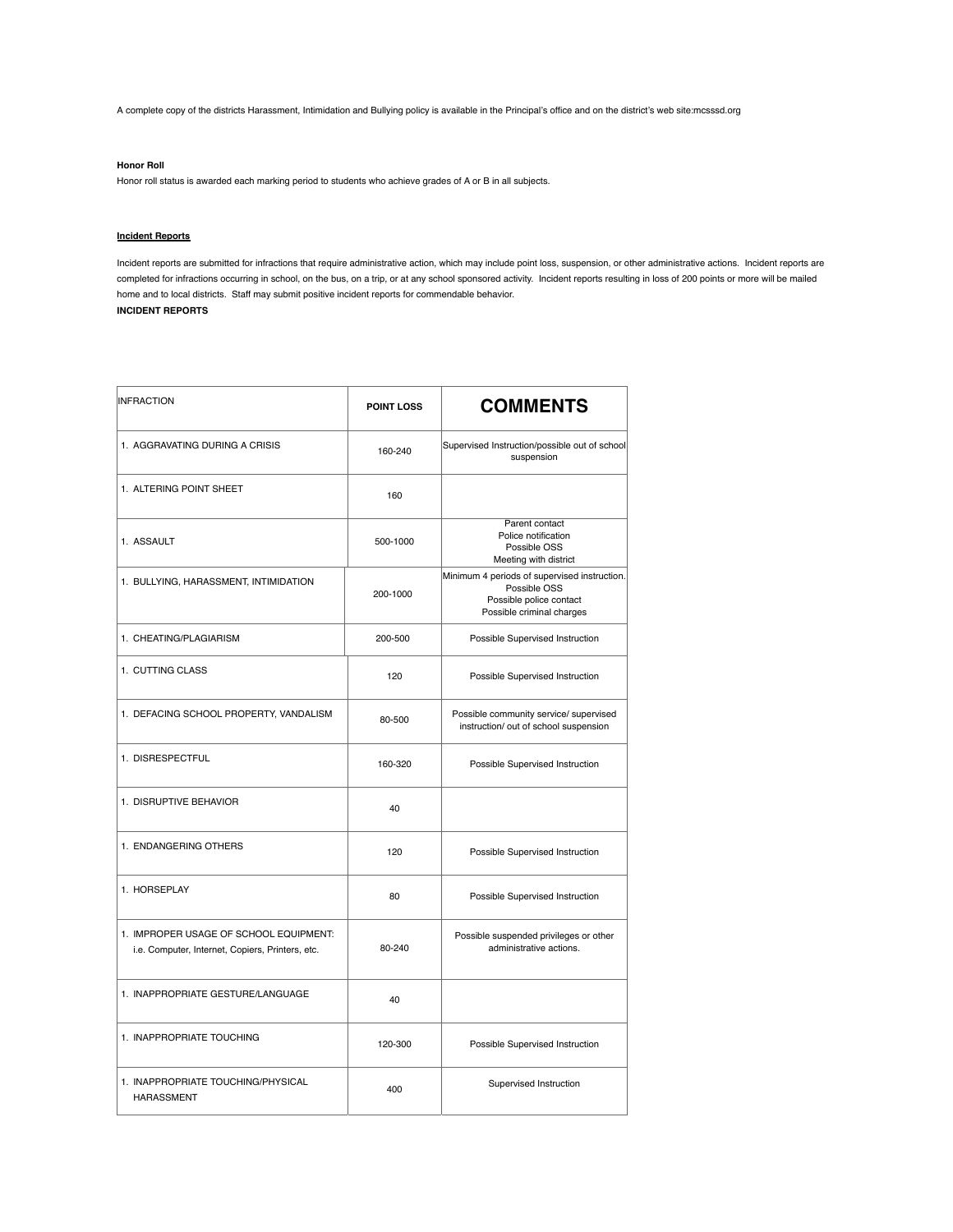| 1. INSTIGATING                                         | 75      | Possible Supervised Instruction                       |
|--------------------------------------------------------|---------|-------------------------------------------------------|
| 1. LEAVING SCHOOL GROUNDS                              | 150-300 | Possible Supervised Instruction                       |
| 1. LEAVING SCHOOL GROUNDS IN AN<br>UNATHORIZED VEHICLE | 200     | Possible Supervised Instruction<br>Loss of privileges |
| 1. LYING TO STAFF                                      | 200     | Possible Supervised Instruction                       |
| 1. NON-COMPLIANCE                                      | 40      |                                                       |
|                                                        |         |                                                       |

| <b>INFRACTION</b>                                                                                            | <b>POINT LOSS</b>                   | <b>COMMENTS</b>                                                                                                                                                                              |
|--------------------------------------------------------------------------------------------------------------|-------------------------------------|----------------------------------------------------------------------------------------------------------------------------------------------------------------------------------------------|
| 1. OUT OF SCHOOL SUSPENSION                                                                                  | 80 per day                          |                                                                                                                                                                                              |
| 1. PHYSICAL AGGRESSION/FIGHTING                                                                              | 275                                 | Supervised Instruction/possible OSS                                                                                                                                                          |
| 1. PHYSCAL AGGRESSION/FIGHTING /INJURY<br>DUE TO STUDENT BEHAVIOR                                            | 375-675                             | Supervised Instruction/possible OSS                                                                                                                                                          |
| 1. POSSESSION AND OR USE OF ITEMS WHICH<br>MAY CAUSE HARM OR DISCOMFORT                                      | Subject to<br>administrative review | Confiscation of item.<br>Possible supervised instruction.<br>Follow district policy & guidelines                                                                                             |
| 1. POSSESSION OF PERSONAL ELECTRONIC<br><b>DEVICES</b>                                                       | 300                                 | Confiscation of item.<br>Possible supervised instruction.                                                                                                                                    |
| 1. POSSESSION OF ILLEGAL DRUGS OR<br><b>ALCOHOL</b>                                                          | Subject to<br>administrative review | Confiscation, Parent Notification<br>Suspension, Mandatory Counseling<br>Substance Awareness Coordinator<br>Police contact, possible criminal charges<br>Follow district policy & guidelines |
| 1. POSSESSION OF OR ATTEMPT TO USE<br>DANGEROUS INSTRUMENT/WEAPONS                                           | Subject to<br>administrative review | Confiscation, Parent Notification<br>Police contact, possible criminal charges,<br>Possible OSS, possible medical<br>evaluation/intervention<br>Follow district policy & guidelines          |
| 1. SMOKING<br>Paraphernalia<br>Smoking first offense<br>Smoking second offense<br><b>Additional offenses</b> | 80<br>120<br>240<br>500             | Confiscation of item<br>Possible supervised instruction<br>Refer to Substance Awareness Coordinator<br>(SAC)<br>Mandatory smoking group<br>Refer to SAC<br>Mandatory smoking group           |
| 1. THEFT                                                                                                     | 80-500                              | Restitution and/ or community service<br>Supervised instruction/OSS<br>Possible criminal charge<br>Possible loss of privileges                                                               |
| 1. TRUANT                                                                                                    | 350                                 | Repeated offense will be referred to the<br>administration                                                                                                                                   |
| 1. VERBAL ABUSE, ALTERCATION, THREATS,<br><b>INTIMIDATION</b>                                                | 40-250                              | Possible supervised instruction                                                                                                                                                              |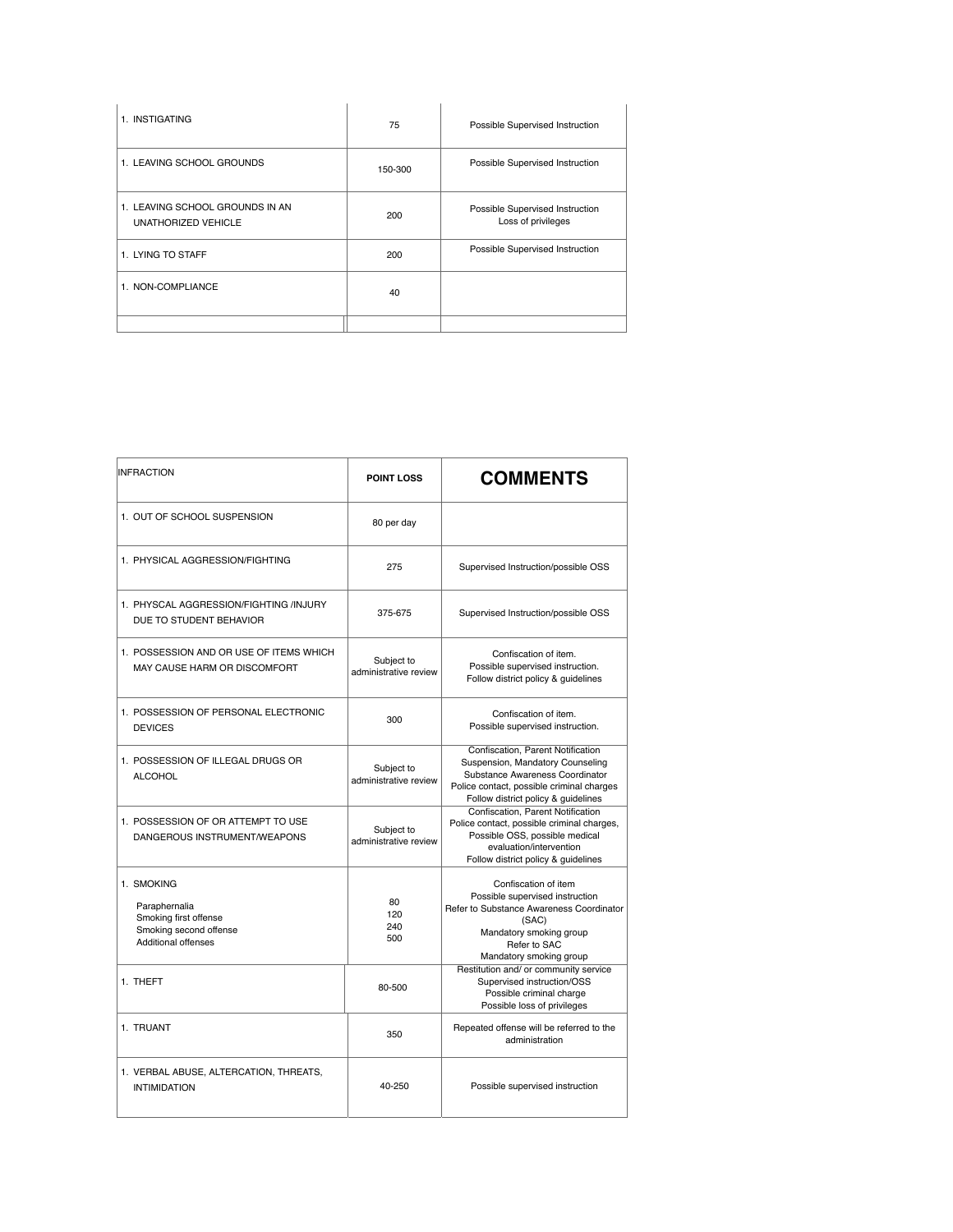| 32. UNABLE TO COVER POINTS DEDUCTIONS                                                |                                 |  | 70 points equals one period of supervised<br>linstruction.                      |
|--------------------------------------------------------------------------------------|---------------------------------|--|---------------------------------------------------------------------------------|
|                                                                                      |                                 |  | BEHAVIORS CONSIDERED BY ADMINISTRATION TO BE SEVERE IN NATURE WILL BE ADDRESSED |
| ACCORDINGLY. OPTIONS MAY INCLUDE:                                                    |                                 |  |                                                                                 |
| Reconvening IEP                                                                      | Police Contact                  |  |                                                                                 |
| Level Change                                                                         | Behavioral Intervention Plan    |  |                                                                                 |
| Suspension                                                                           | Medical Evaluation/Intervention |  |                                                                                 |
| Parent Conference                                                                    | <b>District Contact</b>         |  |                                                                                 |
| THE ADMINISTRATION RESERVES THE RIGHT TO MODIFY ANY CONSEQUENCES AS DEEMED NECESSARY |                                 |  |                                                                                 |
|                                                                                      |                                 |  |                                                                                 |

# **Lateness**

Students are expected to meet their obligations on time. The only excuses for being tardy are:

Medical appointment with note from the physician

- **Legal proceeding with documentation**
- **Religious holiday with parent note**
- **Driver's test with documentation**
- Family/personal emergency with parent note

# **Leaving School Grounds**

Students who leave school grounds without properly signing out through the office will be subject to loss of points and possible in school suspension (ISS).

Adult students may not leave school prior to dismissal without a note or phone call to/from a parent or guardian.

# **LEVEL SYSTEM:**

# **Point Sheets**

The behavior management program at Mercer High School uses a token economy as a means of acknowledging positive behaviors. Students can earn points for exhibiting positive behaviors. These points are recorded on a point sheet. Students save or bank their points in order to purchase the next higher level, activities, or items from the school store. Students may earn points by a variety of methods, depending on the student's individual needs. Points are awarded each period for following the school rules.

The four school wide rules are:

| To Be Prepared:    | To be ready beforehand              | (1) |
|--------------------|-------------------------------------|-----|
| To Participate:    | To take part, cooperate, join in    | (1) |
| To Respect:        | To look up to, value, honor, regard | (1) |
| To Be Responsible: | To choose between right and wrong   | (1) |

The Level System is designed to reinforce students for positive behavior, attendance and academics.

Students purchase Levels with the points they have earned.

Students who are in supervised instruction have the opportunity to earn 2 points per period for appropriate behavior. (Level 4 students may earn 4 points per period)

# **Level 1 (Blue Point Sheet):**

To apply for Level 1 a student must fulfill the following criteria:

- Grade of "B" or higher in all subjects
- 90% attendance
- 1900 points
- Incident report free for 20 consecutive school days
- Complete an application for Level 1 and pay a non-refundable fee of 300 points.

The application should be submitted to the main office secretary and dated. If the student meets the criteria, a meeting will be scheduled. The committee will then decide if Level 1 status is appropriate and provide feedback to the student. The application will then be submitted to the building principal for final approval. A decision will be made concerning the applicant within a 5-day school week. When a student reaches Level 1 status, he/she will pay 1600 points and move to Level 1 from Level 2. All remaining points are maintained at Level 1.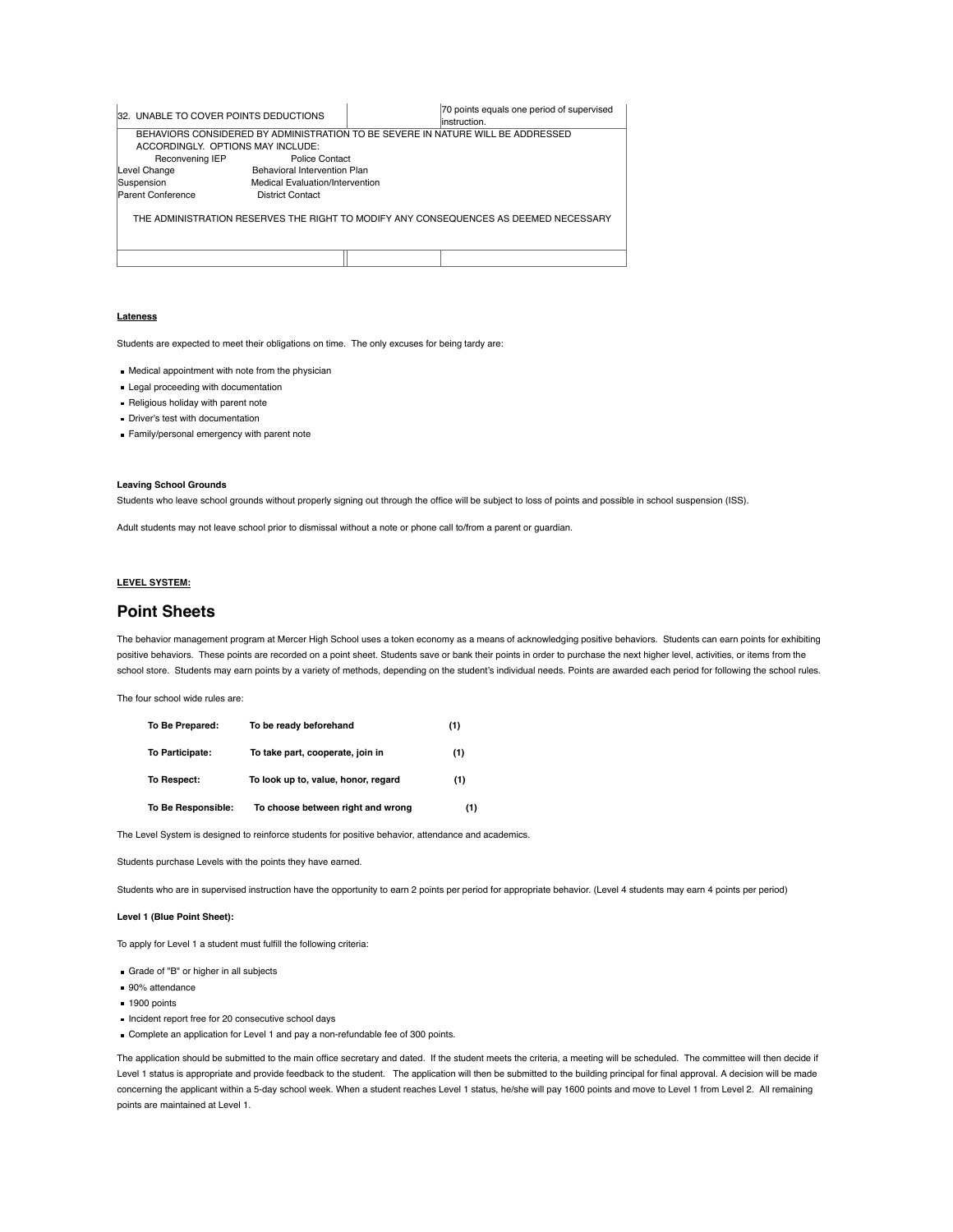# **Level 1 students are eligible to:**

- attend monthly Level 1 activities, and all school activities
- may eat their lunch outside and use the Level 1 lounge
- attend the school store two times per week and purchase 3 items
- attend Hard Hat Café one time per week

Level 2 (Gold Point Sheet):

Newly enrolled students begin on Level 2 - 100 points.

A student will automatically obtain Level 2 status with 100 points when he/she reaches Level 3 with 750 points.

Level 2 students are eligible to:

- **Attend trips**
- **Participate in all school activities except those designated for Level 1 students.**
- Attend school store one time per week and purchase 2 items.

Level 3 (Green Point Sheet):

A student will automatically obtain Level 3 status with 100 points when he/she reaches Level 4 status with 650 points.

Level 3 students may:

- Sit in an area of choice in the cafeteria
- Attend school activities and trips with their class
- Attend evening school activities
- Attend school store and purchase one (1) item

*Administration has the right to exclude a student from any activity***.**

# **Level 4 (White Point Sheet): 0 Points**

When a Level 4 student reaches 650 points he/she will automatically obtain Level 3 status with 100 points.

Level 4 students must:

- Be escorted at all times by staff member
- Have point sheets carried by staff
- **Earn double points per period**

Level 4 students are ineligible to attend special activities including but limited to assemblies, Hard Hat Café, unless approved by administration.

Students, who remain on Level 4 for 30 days, will need a revision to their BIP.

# **Level Changes**

Student Levels can be changed by Administration after a serious infraction, insufficient points or exceeding the point loss limit:

If a Level 1 student has a loss of more than 200 points in 5 consecutive school days their Level changes to Level 2. The student maintains banked points plus an additional 1600 (which is the value level 1). The student may reapply after 20 consecutive school days with a 300 point- application fee as long as all criteria have been met.

# If a Level 2 or 3 student has a total loss of 500 points in 5 consecutive school days, the student begins a 5-day warning period.

# **Five (5) day Warning Period Guidelines:**

- **Each student on warning will carry an orange warning sheet.**
- All incident report deductions will be multiplied by the factor of 2.
- The student will maintain level, banked points, and level privileges.
- The warning period starts when a student loses more than 500 points in five days. There is no limit to the time the student can remain on warning period.
- The warning period can end in two ways:
- The student completes 5 consecutive days without losing more than 500 points in incident report deductions.
- The student does not have sufficient banked points to cover the incident report deductions and falls to the lower level.

# **Level Adjustment - Modified Day:**

Students attending a modified school day may earn points at the same rate as all other students. Modified day students are students that attend the vocational school, their local school, work or another program. Double Points may be earned for only the periods that students are present.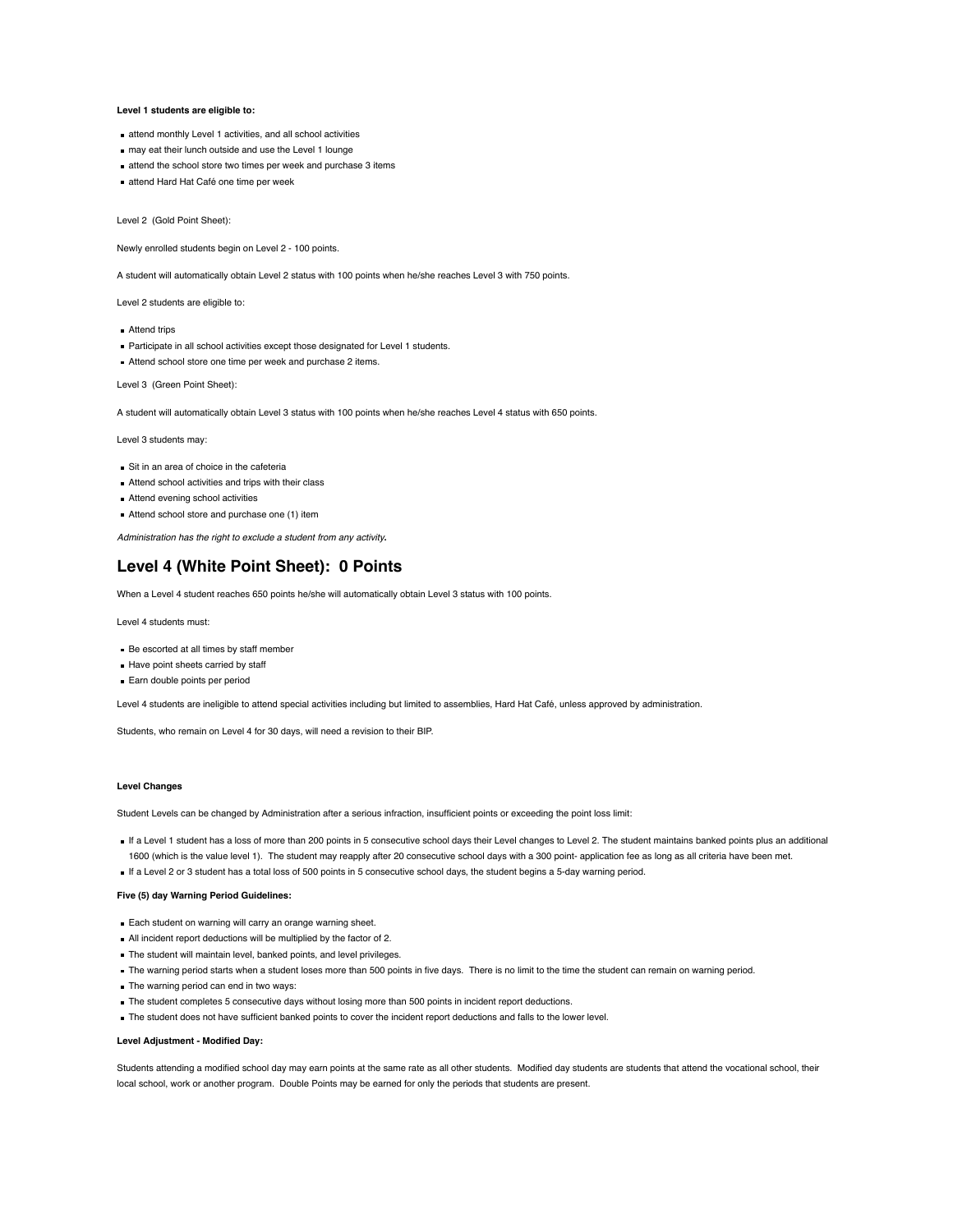# **Lockers**

Students are assigned lockers, which are the property of the Board of Education. Locker combinations are confidential and should not be shared with other students. Sharing of lockers is strongly discouraged. School administrators may conduct random searches as a deterrent to illegal activity in a school setting.

### **Lunch**

Lunch is available for students at the period designated on their schedule. It is the students' responsibility to clear their lunch table. No food is to be taken out of the cafeteria. Level 1 students may go outside to designated areas or eat lunch in the Level 1 Lounge, which is located in the cafeteria. Applications for free or reduced priced meals are distributed to all students during the first week of school and available from the case manager. Applications may be revised during the year should family income change. Parents are informed as to the status of a free, reduced, or full priced meal.

# **Marking Periods** \* \*Dates subject to change due to snow and emergency closings

| First  | $9/06/11 - 11/9/11$ | Third            | $1/27/12 - 4/3/12$ |
|--------|---------------------|------------------|--------------------|
| Second | 11/14/11 - 1/26/12  | 4/4/12<br>Fourth | $-6/14/12$         |

# **Parent Conferences**

Parents may request a conference with staff members at any time during the school year. Please call the school for an appointment if a conference is desired. Conferences will also be held on 10/20/11 and 3/15/12 on reduced-day sessions.

# **Personal Electronic Devices**

Personal electronic devices (PED) may not be used in school. Personal electronic devices may include but are not limited to:

Cameras, electronic games, headphones, I-pods, radios, walkman, CD/DVD players, personal computers

If a student uses a PED during school, it will be confiscated, and the student will receive an incident report. If a student refuses to give his/her PED to school authorities when they request it, he/she will receive Supervised Instruction for defiance of school authority. On the second offense, the PED will be confiscated and the parent/guardian must pick it up.

# **Personal Property**

Each student is responsible for his or her personal property. Selling, borrowing or trading of personal property is discouraged. The school is not responsible for losses due to these types of behaviors. Large sums of money and/or expensive jewelry should be left at home. We recommend no more than \$5.00 be brought to school at any time.

# **Phone Availability to Students**

Students may use the school phone with permission from their teacher or case manager and with supervision from a staff member.

## **Phone numbers of assistance:**

| AIDS & STD Hotline                       | 1-800-624-2377 |
|------------------------------------------|----------------|
| <b>Addiction Hotline</b>                 | 1-800-322-5525 |
| Anchor House (Runaway shelter)           | 609-396-8329   |
| Contact of Mercer County 24 Hour Crisis  | 609-896-2120   |
| Division of Youth and Family Services    | 1-877-652-2873 |
| Domestic Violence/Sexual Assault Hotline | 1-800-572-7233 |
| Drug Tip Hotline                         | 609-581-4058   |
| Family Help Line                         | 1-800-843-5437 |
| Mercer County Board of Social Services   | 609-278-1481   |
| National Suicide Prevention Life Line    | 1-800-273-8255 |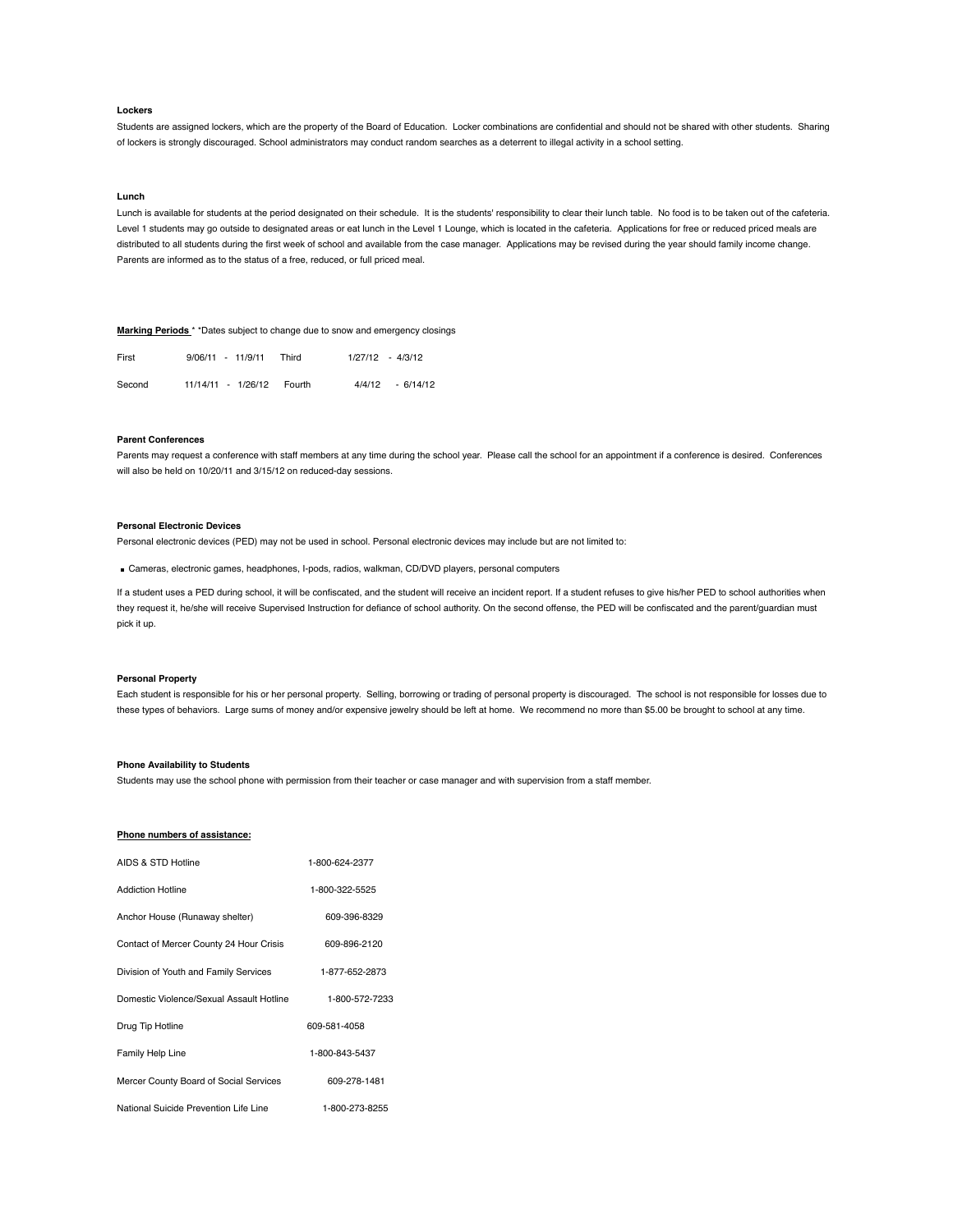| NJ Youth Helpline                    | 1-888--222-2228 |
|--------------------------------------|-----------------|
| Psychiatric Crisis Intervention Unit | 609-396-6834    |
| (Helene Fuld Mental Health)          |                 |
| Youth Emergency Services             | 609-989-7297    |

# **Physical Education**

Physical and health education is a requirement for graduation as mandated by state law. Students are expected to wear gym shoes to class. Students are encouraged to bring a change of clothing for gym class as they will be given time to change and shower before returning to the classroom. Physical education classes are adapted to meet the diverse needs of our students.

# **Physical Restraint**

The safety of all of the students and the staff is our number one priority at all times. Physical restraint is used as a last resort; when the student is harming or threatening to harm other students, staff, self, property, or is severely disrupting the program to the point where a dangerous situation is developing. Any ongoing implementation of restraint would be addressed in the Behavior section of the IEP.

# **Pupil Grievance Procedures**

Public law 94-142 and NJSA 18A: 46 give rights of due process to parents of handicapped pupils and to adult handicapped pupils. Such rights are exercised through the school district in which the pupil resides. There may be times when pupils wish to express dissatisfaction or air complaints outside of due process provisions of law.

Pupils or parents are urged to speak directly to their teacher or case manager to air their complaint. If satisfaction is not resolved at this level, contact the principal, if not satisfaction is gained an appeal may be made to the Superintendent of Schools.

#### **Report Cards**

Report cards are mailed home at the end of each marking period. The report cards provide information on the progress and performance of students as well as attendance information.. Students and parents are encouraged to contact teachers or their case manager when they have questions or concerns about the information in these notices.

## **School Buses**

School buses may only transport students from home to school and school to home. All bus changes must be cleared through the transportation office (609-631-2122 or 609-631-2123) if Mercer Coordinated Transportation System (MCTS) provides transportation. It usually takes five (5) days for a change to occur. Visitors will not be permitted on any school buses. Unscheduled stops are not permitted. Behavior on the bus is considered part of the school day and consequences will be enforced for infractions of the code of conduct.

#### **School Closings**

The school uses the "**Alertnow**" emergency closing system. A message will be left on the school main number and website.

Notice of school closing or delayed opening due to inclement weather or other reasons will be announced on the following radio stations:

WIMG 1300 AM WKXW 101.5 FM WPST 94.5 FM TV Channel 3,6,10 & News 12 NJ

# **Signing Out of School**

Students must sign out through the office in order to leave school grounds. Students with appointments that require them to leave school early must bring a note signed by a parent to the nurse. Students must contact a parent or guardian and have a means of transportation to leave the building.

## **Smoking**

Students are prohibited from smoking, possession and/or distributing cigarettes or other tobacco products on school grounds, in school buildings or on school buses by Board of Education policy. The substance awareness counselor is available to help students and offers non-smoking groups.

# **Student Searches**

School officials may conduct reasonable searches of student property and lockers if they have reasonable grounds to suspect that the search will reveal evidence that the student has violated, or is violating either the law or the rules of the school. Students may be randomly selected to be searched by a wand metal detector at anytime.